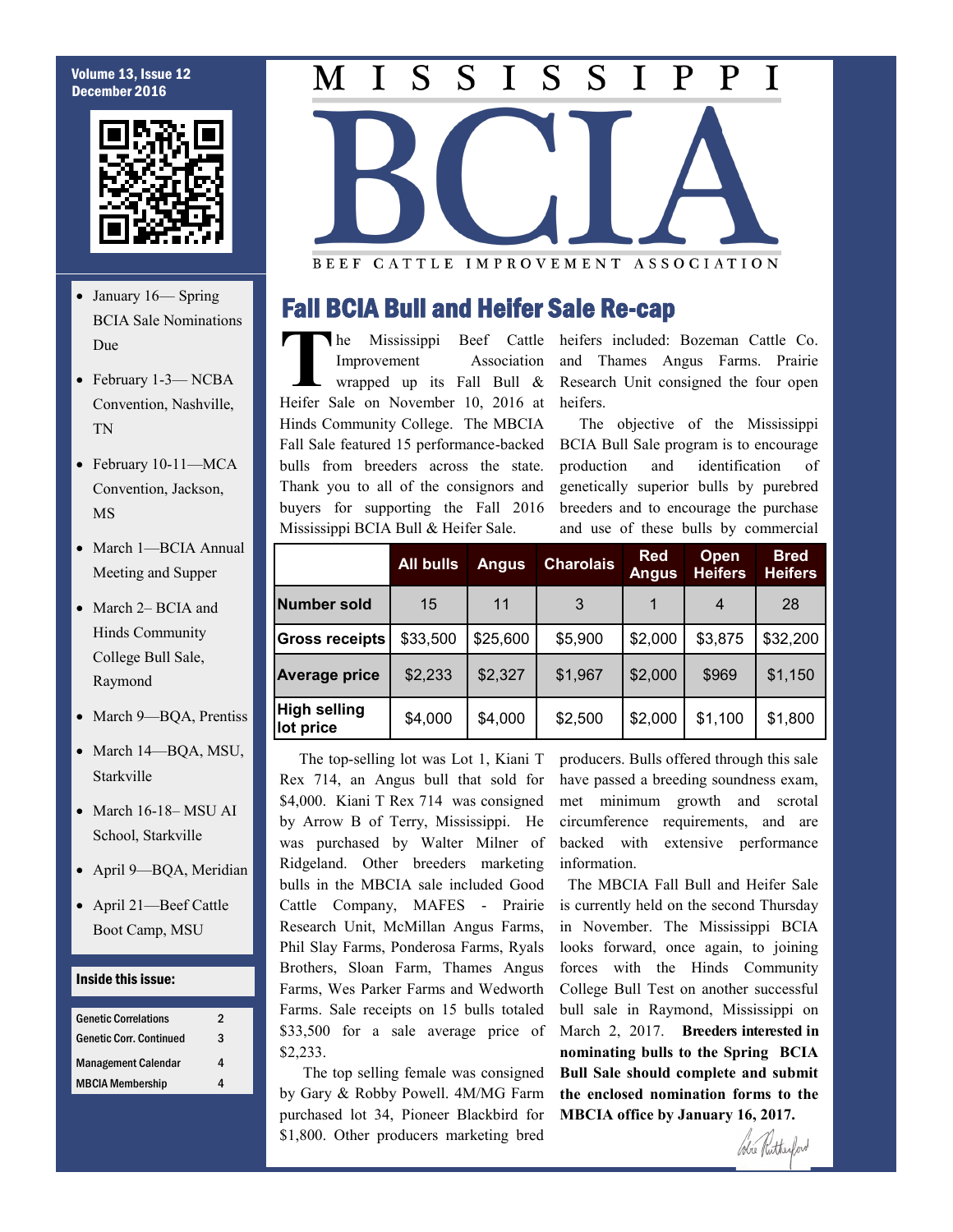# **Genetic Correlations and Antagonisms**  *Megan Rolf - Kansas State University (accessed from ebeef.org)*

It is important to remember that selection decisions in livestock often impact other traits which may not otherwise be under selection. These unintended consequences are a result of relationships that exist between traits, which can be described by a genetic correlation.

#### **What is a genetic correlation?**

A genetic correlation provides information on whether two heritable traits share genes and they range from 1 to -1. In reality, correlations are rarely 1 or -1. They are generally somewhere between these values. If two traits are not correlated, they are controlled by different genes within the genome and their genetic correlation is zero (Figure 1, panel A). Uncorrelated traits should be completely independent and selecting for increased genetic merit in one trait should have no impact on the other trait. If they are correlated, it means that selection on one trait will cause changes in the other. If one considers traits that are genetically correlated, such as weaning weight and yearling weight, this concept is fairly straightforward, because genes that control growth at one stage of an animal's life would be logical candidates to impact growth at a later stage in their lives. The genetic correlation



could be very large (closer to 1 or -1 than 0) as is the case between growth traits, with most genes being shared between the two traits with fewer genes that can be selected for independently (Figure 1, panel C), or very small (near zero), where few genes are shared between the traits and the majority of the genes that impact trait one are independent of trait two (Figure 1, panel B). When selecting for a trait that is highly correlated to another trait, we can expect substantial changes in the other trait

simply due to the strong genetic correlation between the trait we are selecting on and the trait to which it is correlated. For two traits with a low genetic correlation, selection on one of the traits has an impact on the other, but to a lesser degree.

#### **Classifying Genetic Correlations**

Genetic correlations are classified by the strength of the relationship (low from 0 to  $\pm$  0.2, moderate from  $> \pm$  0.2 to  $\pm$ 0.6, and high  $> \pm$  0.6 to  $\pm$  1.0) between two traits and its directionality. These two things, strength and directionality, determine if a genetic correlation is advantageous or not. Genetic correlations can be either positive or negative, which reflects the direction of the relationship between the two traits. Genetic correlations can also be classified as to whether one finds their relationship desirable or not desirable.

A positive genetic correlation (Figure 2) simply means that as one trait increases, the other trait also tends to increase. Even though the word positive tends to provide a favorable connotation, a positive genetic correlation doesn't necessarily mean that the relationship is favorable. A negative genetic correlation (Figure 2) indicates that as one trait increases, the other trait tends to decrease. Negative seems to imply that the relationship is not advantageous, but that is not necessarily the case. It only tells us the direction of that relationship. A genetic correlation is favorable when selection on one trait produces a desirable outcome in another trait. As a result, a trait can have a positive favorable correlation, or a negative favorable correlation. Traits that are cheap or easy to measure but that have favorable genetic correlations with economically important traits that are more difficult or expensive to measure can be utilized as indicator traits. Traits can also have unfavorable genetic correlations. Unfavorable genetic correlations are sometimes referred to as genetic antagonisms. Genetic antagonisms cause decreases in genetic merit for some traits when single-trait selection is practiced or when failing to consider selection responses in correlated traits that are not directly under selection.

#### **Examples of Genetically Correlated Traits**

Genetic correlations between traits are fairly common. Table 1 lists some traits that are genetically correlated. An example of two traits that are positively correlated include growth traits, such as weaning weight and yearling weight. As selection is practiced to increase weaning weight, yearling weight tends to also increase even though selection is not being directly practiced on yearling weight. Growth traits also encompass birth weight, which has a positive yet antagonistic relationship with weaning weight. When selecting for larger weaning weights, there tends to be an increase in birth weight if selection is not practiced for both traits simultaneously. Birth weight is also genetically correlated with calving ease. As birth weight goes up, calving ease tends to decrease. The genetic correlation between calving ease direct and birth weight in American

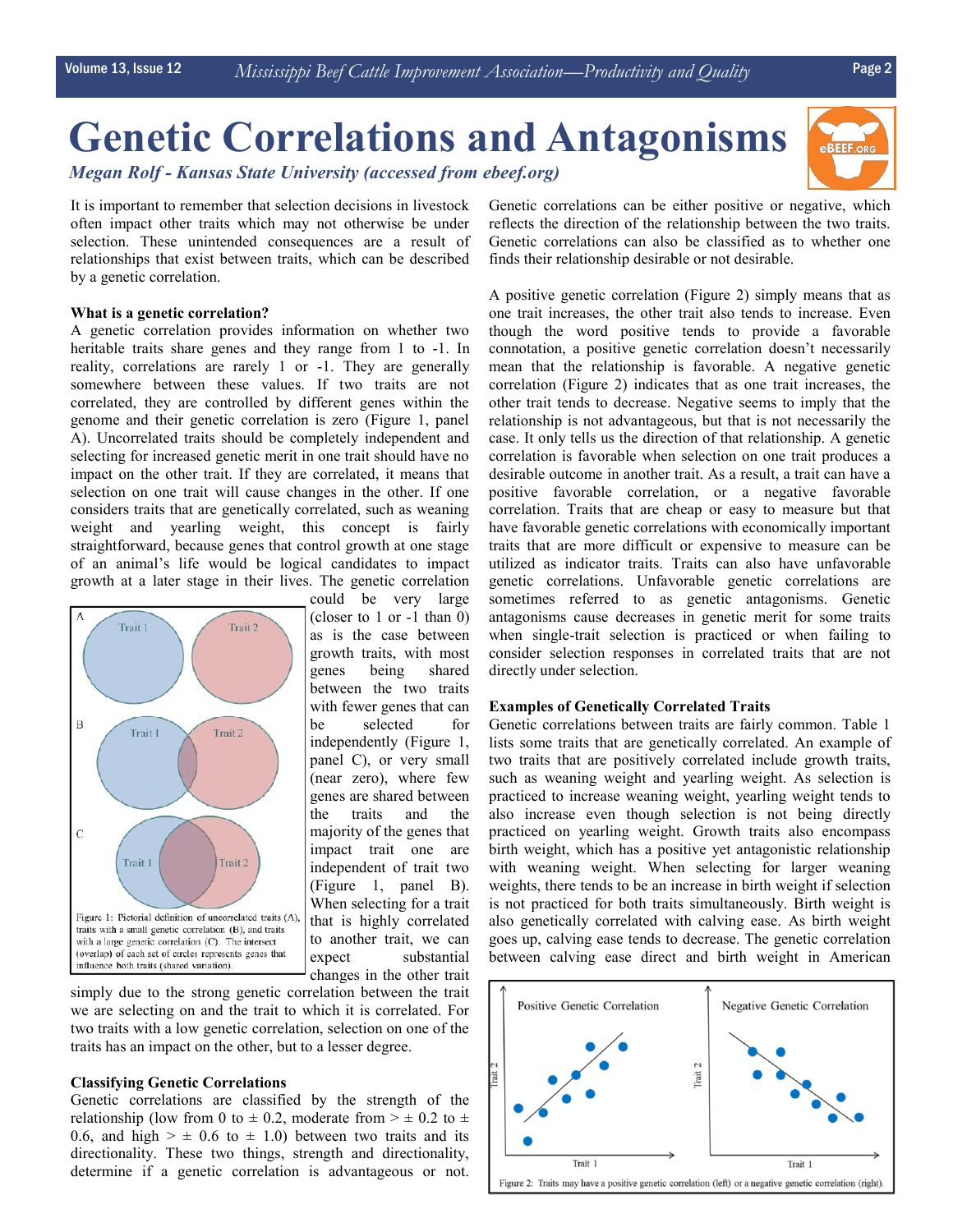Angus (www.angus.org/Nce/Heritabilities.aspx) is -0.65, which means that birth weight explains 42% of the genetic variation in calving ease  $(-0.65*-0.65=0.42)$ , with the remainder being determined by other factors unique to calving ease. Calving ease direct and calving ease maternal also share a small, negative genetic correlation. These two calving ease traits have an antagonistic relationship, which means that direct calving ease should be used when selecting bulls to use on heifers, but that maternal calving ease should be the preferred selection metric for choosing sires of replacement females.

As one might expect, carcass attributes that tend to aggregate a variety of phenotypes, such as quality grade and yield grade, are correlated to their component traits. For example, marbling and quality grade have a positive favorable correlation, and yield and sometimes it creates an antagonism.

An example of this is the DGAT1 gene. One of the alleles (form of a gene) for DGAT1 increases milk fat, but has a negative impact on milk yield. In a population highly selected for milk yield, we would expect this allele to be at low frequency. In a population highly select for milk fat, we would expect the opposite to be true. These types of relationships that contribute to genetic correlations cannot be "broken" or separated because it's a single gene impacting two or more traits. However, genetic correlations can also be caused by genes that are close together on the same chromosome. Because they are close together on the same chromosome, they tend to be inherited together. As a favorable allele for one trait is selected for, the alleles next to it also get selected for and

| Directionality  | Trait 1                    | Trait 2                      | Magnitude        |  |
|-----------------|----------------------------|------------------------------|------------------|--|
| <b>Positive</b> | Milk production            | <b>Total Energy Intake</b>   | Moderate         |  |
| <b>Positive</b> | <b>Fat Thickness</b>       | <b>Yield Grade</b>           | High             |  |
| Positive        | Carcass Weight             | <b>Birth Weight</b>          | Moderate         |  |
| Positive        | Yearling Weight            | <b>Mature Size</b>           | Moderate to High |  |
| Positive        | Calving Interval           | Milk yield                   | <b>High</b>      |  |
| <b>Negative</b> | <b>Birth Weight</b>        | <b>Direct Calving Ease</b>   | <b>High</b>      |  |
| Negative        | <b>Direct Calving Ease</b> | <b>Maternal Calving Ease</b> | Low to Moderate  |  |
| <b>Negative</b> | Average daily gain         | Feed to Gain ratio           | Moderate to High |  |
| Uncorrelated    | Age at Puberty             | Retail Product (%)           | Negligible       |  |
| Uncorrelated    | <b>Weaning Weight</b>      | <b>Bone Percentage</b>       | Negligible       |  |

### Table 1: Examples of genetically correlated traits

grade and ribeye area have a negative favorable correlation. Carcass traits also share favorable genetic correlations with ultrasound measurements of carcass merit, which means that ultrasound measures on yearling seedstock animals can be utilized as indicator traits for genetic evaluation of carcass merit.

Genetic correlations also exist for traits within the cowherd. For example, milk production and maintenance energy have an antagonistic relationship. Antagonistic relationships also exist between growth traits and mature size. As increased growth is selected for in calves within a herd that keeps replacement females, mature size can inadvertently increase, which increases maintenance energy in the cowherd. These examples all show that selection rarely happens in a vacuum, so it is important to be aware of all of the traits that are relevant in a particular herd and jointly select for merit in all the economically relevant traits in the breeding objective to overcome the effects of genetic antagonisms.

#### **Causes of Genetic Correlations**

Genetic correlations can have several different causes. The first of those is pleiotropy, the case where one gene impacts multiple traits. Sometimes this gene acts favorably on two or more traits,

tend to be inherited together. These types of genetic correlations (or genetic antagonisms) can be "broken" or separated over time by selecting for genetic merit in the two traits simultaneously. Another option is to utilize selection indexes, which can break up genetic antagonisms, or unfavorable genetic correlations, over time due to their emphasis on appropriate weighting for all traits (including those with antagonistic relationships) in one selection tool.

#### **Summary**

Knowledge of which traits are antagonistic can be utilized to manage the impact of selection decisions on other correlated traits. However, it is important to remember that although genetic correlations can sometimes create the need to exercise more care in selection to alleviate unintended consequences, these correlations can sometimes be utilized to our benefit. Understanding the magnitude and direction of genetic correlations can assist in selection decisions. Utilizing balanced selection for multiple EPDs in a breeding objective or using an appropriate selection index will ensure that genetic antagonisms don't become a limiting factor for genetic progress.